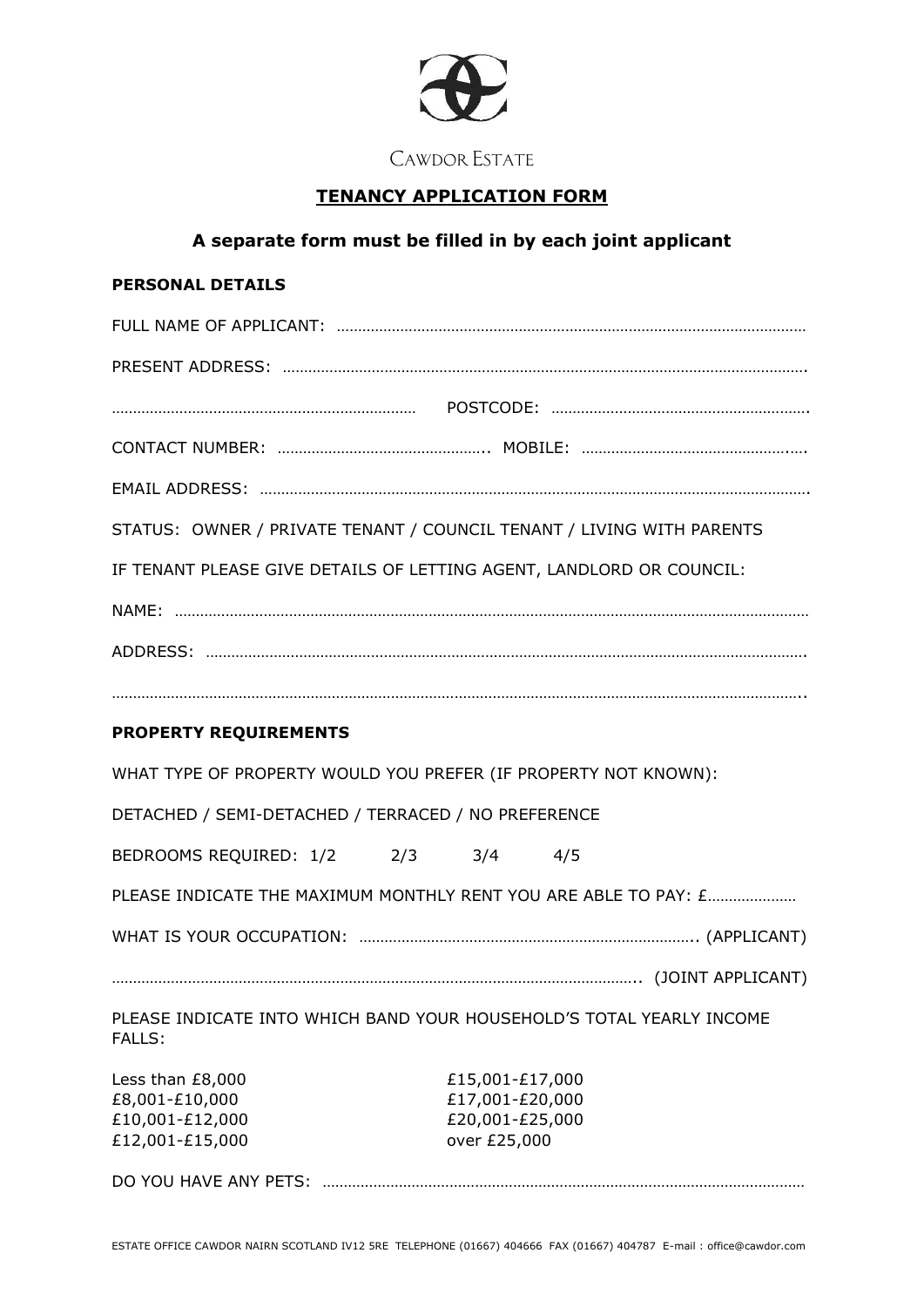## **APPLICATION DETAILS**

| WILL THIS PROPERTY BE OCCUPIED AS YOUR MAIN OR PRINCIPAL HOME: YES / NO |  |  |  |
|-------------------------------------------------------------------------|--|--|--|
|                                                                         |  |  |  |
|                                                                         |  |  |  |
|                                                                         |  |  |  |
| DETAILS OF ADDITIONAL PEOPLE OCCUPYING THE PROPERTY:                    |  |  |  |
|                                                                         |  |  |  |
|                                                                         |  |  |  |
|                                                                         |  |  |  |
|                                                                         |  |  |  |
|                                                                         |  |  |  |
|                                                                         |  |  |  |
|                                                                         |  |  |  |
|                                                                         |  |  |  |
|                                                                         |  |  |  |
| (IF LESS THAN THREE YEARS PLEASE GIVE PREVIOUS ADDRESSES BELOW)         |  |  |  |
|                                                                         |  |  |  |
|                                                                         |  |  |  |
|                                                                         |  |  |  |
|                                                                         |  |  |  |
|                                                                         |  |  |  |
|                                                                         |  |  |  |
|                                                                         |  |  |  |
|                                                                         |  |  |  |
|                                                                         |  |  |  |
|                                                                         |  |  |  |
|                                                                         |  |  |  |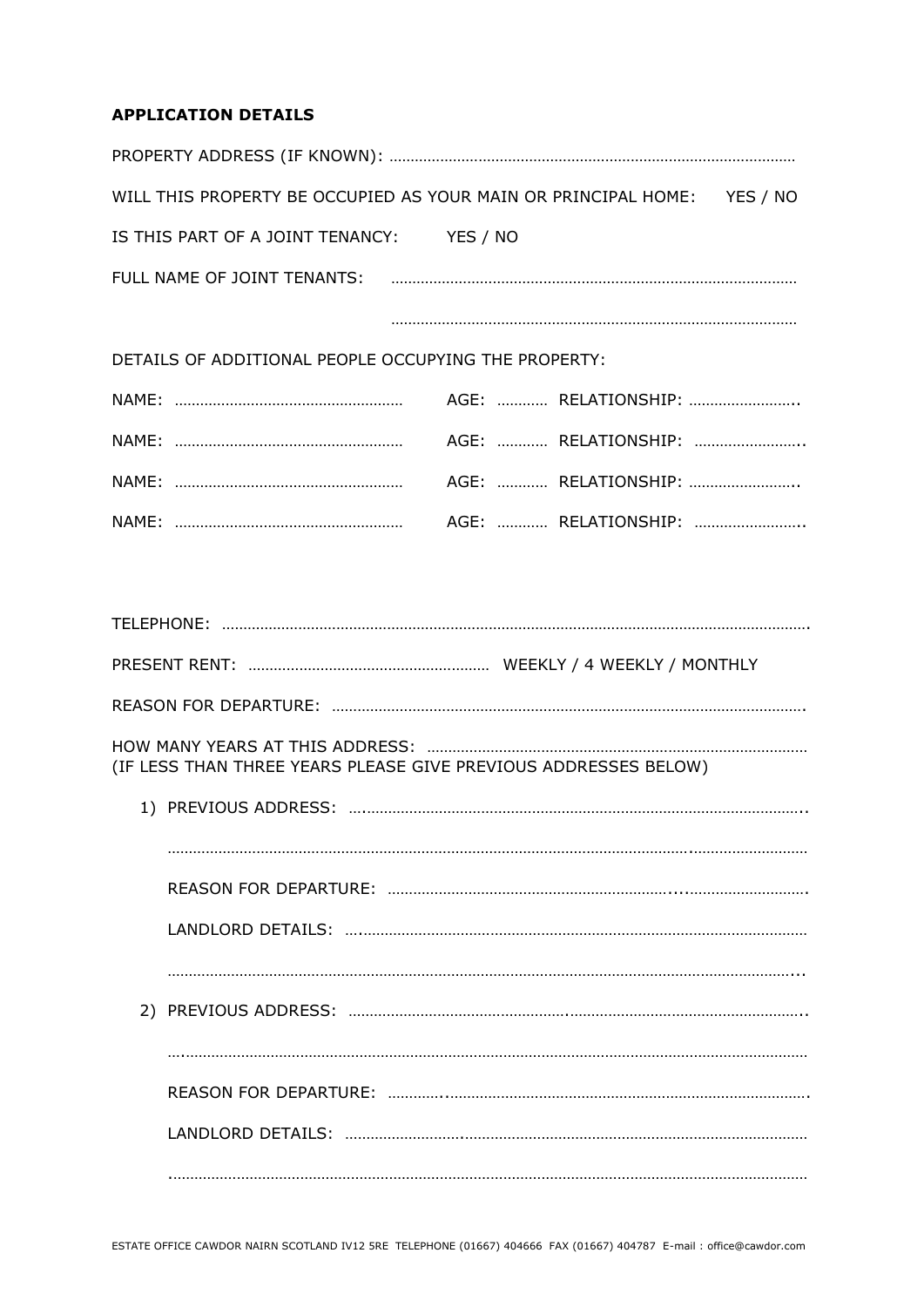#### **REFERENCES**

WE WILL NOT TAKE UP REFERENCES UNTIL A SUITABLE PROPERTY BECOME AVAILABLE BUT PLEASE SUPPLY US WITH THE RELEVANT DETAILS BELOW TO ALLOW US TO DO SO.

#### **BANK/BUILDING SOCIETY AUTHORITY**

| ACCOUNT NAME  ACC NOSORT CODE                                                                                                                    |  |  |  |  |
|--------------------------------------------------------------------------------------------------------------------------------------------------|--|--|--|--|
|                                                                                                                                                  |  |  |  |  |
|                                                                                                                                                  |  |  |  |  |
| <b>EMPLOYMENT</b>                                                                                                                                |  |  |  |  |
| ARE YOU: EMPLOYEE / RETIRED / STUDENT / SELF-EMPLOYMENT / UNEMPLOYED                                                                             |  |  |  |  |
|                                                                                                                                                  |  |  |  |  |
|                                                                                                                                                  |  |  |  |  |
|                                                                                                                                                  |  |  |  |  |
| *IF NOT EMPLOYED PROOF OF INCOME MAY BE REQUIRED                                                                                                 |  |  |  |  |
| <b>PERSONAL REFERENCE</b>                                                                                                                        |  |  |  |  |
|                                                                                                                                                  |  |  |  |  |
|                                                                                                                                                  |  |  |  |  |
| I/WE CONFIRM THAT I/WE ARE AWARE THAT CAWDOR ESTATE WILL USE THESE<br>DETAILS TO OBTAIN REFERENCES AS TO OUR SUITABILITY AS PROSPECTIVE TENANTS. |  |  |  |  |
|                                                                                                                                                  |  |  |  |  |
|                                                                                                                                                  |  |  |  |  |
|                                                                                                                                                  |  |  |  |  |
|                                                                                                                                                  |  |  |  |  |